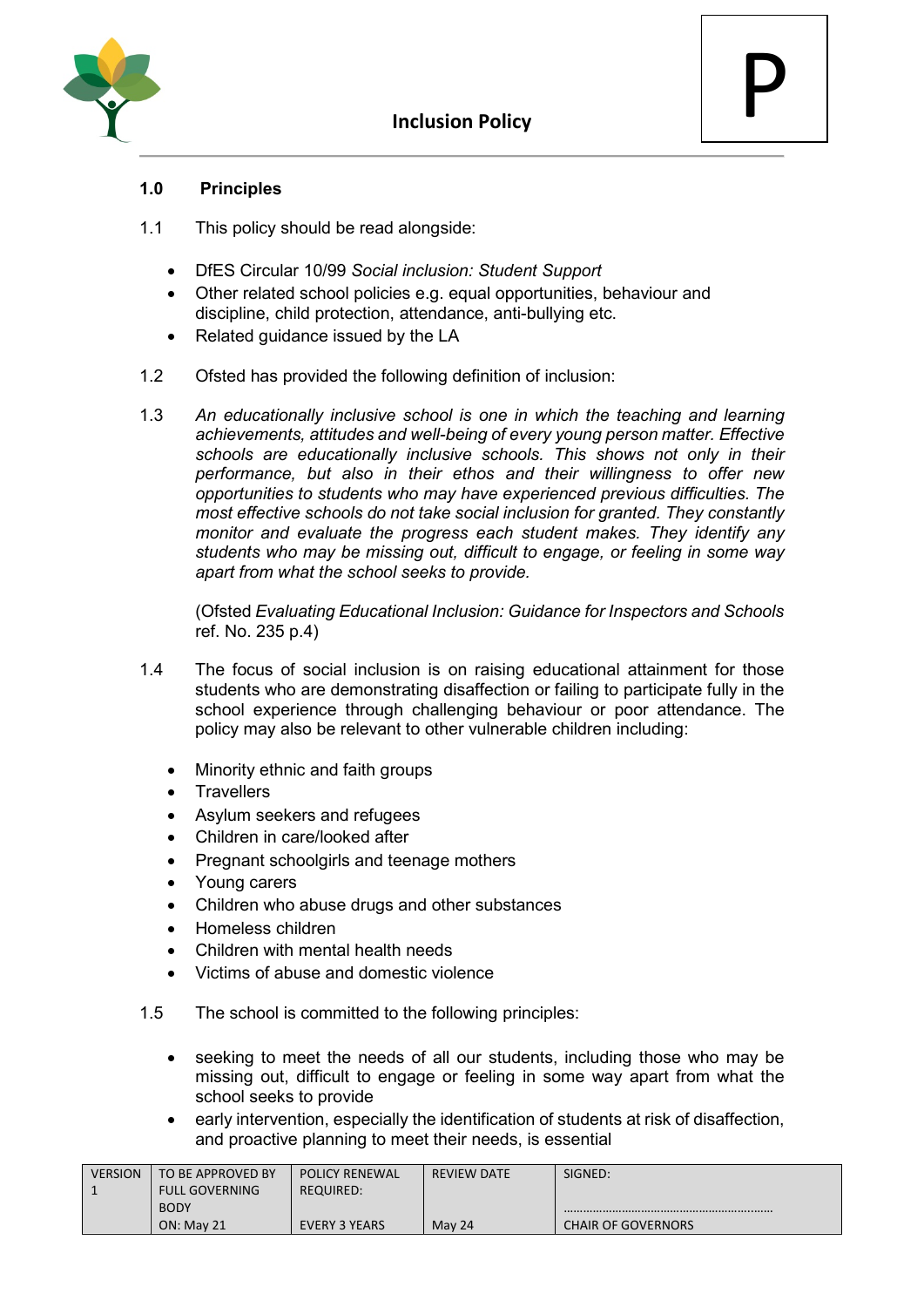

- social inclusion is best promoted when the teaching and learning within the school is of the highest possible standard in order to enhance the educational experience of every child. Ensuring social inclusion is the responsibility of every member of staff, teaching and non-teaching children and their parents are entitled to be treated fairly with respect to important educational decisions which affect their lives, especially concerning admission, attendance, exclusion and assessment for any special needs. Procedures will be applied in accordance with DfE, Ofsted and LA guidance.
- 1.6 Light Hall School recognises the need to serve its local community and to include all its young people within an effective and positive learning environment. It recognises that each child has a unique experience of life, and that many come from very different domestic, financial, social and cultural backgrounds, and have different aspirations and expectations. The school has a commitment to each individual student and to assisting him/her to achieve success.
- 1.7 We believe that our school represents a well-ordered and caring community in which all are valued irrespective of differences. We believe that excellence for all is achievable. However we also recognise that inclusion represents challenge for all, both staff and students, and that it is an area which needs constant monitoring and regular revisiting in terms of systems, support and strategies.
- 1.8 Within this policy we recognise the needs of staff and students as a whole as well as the small minority of students requiring the special and specific support provided for social inclusion. There are times when inclusion puts great pressure on teaching and support staff and this pressure needs addressing in clear and practical ways. There are, equally, times when inclusion may disadvantage the generality of students, through prejudice to their learning opportunities and on occasion through risk to their personal well-being. We seek therefore to identify such systems as are practicable, efficacious, and which benefit both the corporate and the individual needs within school.
- 1.9 Social inclusion requires agreed, articulated, understood and practised systems. Progress and Development Leaders, Pastoral Managers, other staff and students will be involved in drawing up accepted codes of behaviour and attitude, and in identifying support strategies, rewards and sanctions for those whose experience to date has failed to equip them adequately for full and positive social interaction. The Students, the Progress & Development Leaders, the Governors, the full staff body and SLT are all active participants within policy development in this area. Parents and external advisers will also be involved when appropriate as opportunities present themselves.

# **2.0 Aims**

- 2.1 To seek to enable all students irrespective of attitude, behaviour, aspiration or background, to achieve his/her best within the learning environment of Light Hall School.
- 2.2 To practise an admissions policy which does not automatically refuse entry to students on the grounds that they have special, social, educational or behavioural needs or because they have a history of disruption.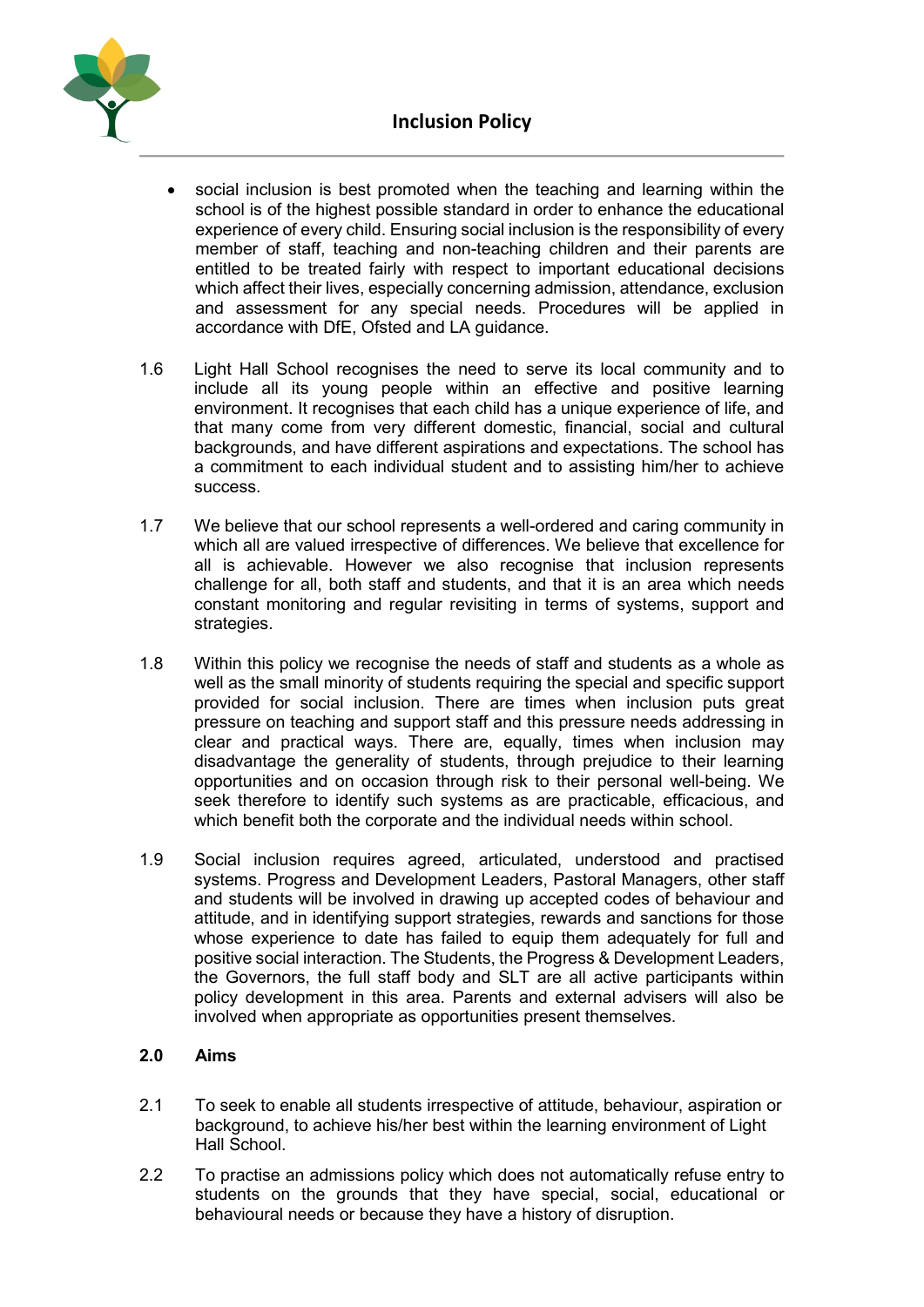

- 2.3 To promote good attendance and to take proactive steps to combat poor attendance using the support of the EWO/ FLO
- 2.4 To identify early those students who find positive social interaction with their peers difficult. This will manifest itself often in anti-social behaviour (persistent name-calling, unacceptable and abusive language, aggressive tendencies – whether verbal or physical – inappropriate manner towards staff etc.). However, there may be others whose inclusion needs are recognised by introspection, social isolation and alienation from their peer group. Non-attendance will also be a trigger for identification of vulnerable students.
- 2.5 All staff to practise consistently the agreed school policies on behaviour, antibullying, equal opportunities, attendance etc., so that all students are fully aware of the school's ethos and expectations.
- 2.6 For Pastoral Managers to alert all teaching staff to an individual's particular difficulties in terms of social interaction, and to identify for staff the preferred management strategies for the student and the appropriate course of action for specific behavioural concerns.
- 2.7 To support staff by recognising their need to have some assistance in behaviour management, e.g. Subject Leader and SLT, providing Teacher Assistant support in lessons etc.
- 2.8 To provide the student concerned with what is the most effective strategy for improvement, eg., daily integration and inclusion within an ordered and positive community, with boundaries and safeguards to promote own good behaviour.
- 2.9 To ensure that, on the occasions when inclusion fails, the school will be seen to have worked proactively, energetically and purposefully for success at every stage of the student's involvement in the life of the school.
- 2.10 To acknowledge that there may be occasions when a child will be better served elsewhere, or when the corporate good  $-$  of staff and students  $-$  must supersede the individual needs.
- 2.11 To prepare students for living in a diverse and increasingly inter-dependent society.
- 2.12 To ensure that teachers and non-teachers are offered appropriate training to help them to implement this policy effectively.
- 2.13 To allocate identified funds to support this area.

### **3.0 Practice**

- 3.1 The school operates its admissions procedures in accordance with the policy laid down by the governors, following the LA model.
- 3.2 Students are expected to attend the school full-time, on time unless the reason for their absence is unavoidable.
- 3.3 The school operates in accordance with the prescribed regulations covering the marking of registers, the granting of leave, the removal of students from roll and the authorisation of absence.
- 3.4 Maximising attendance is a priority and the school seeks creative solutions to attendance problems wherever possible, recognising any particular needs of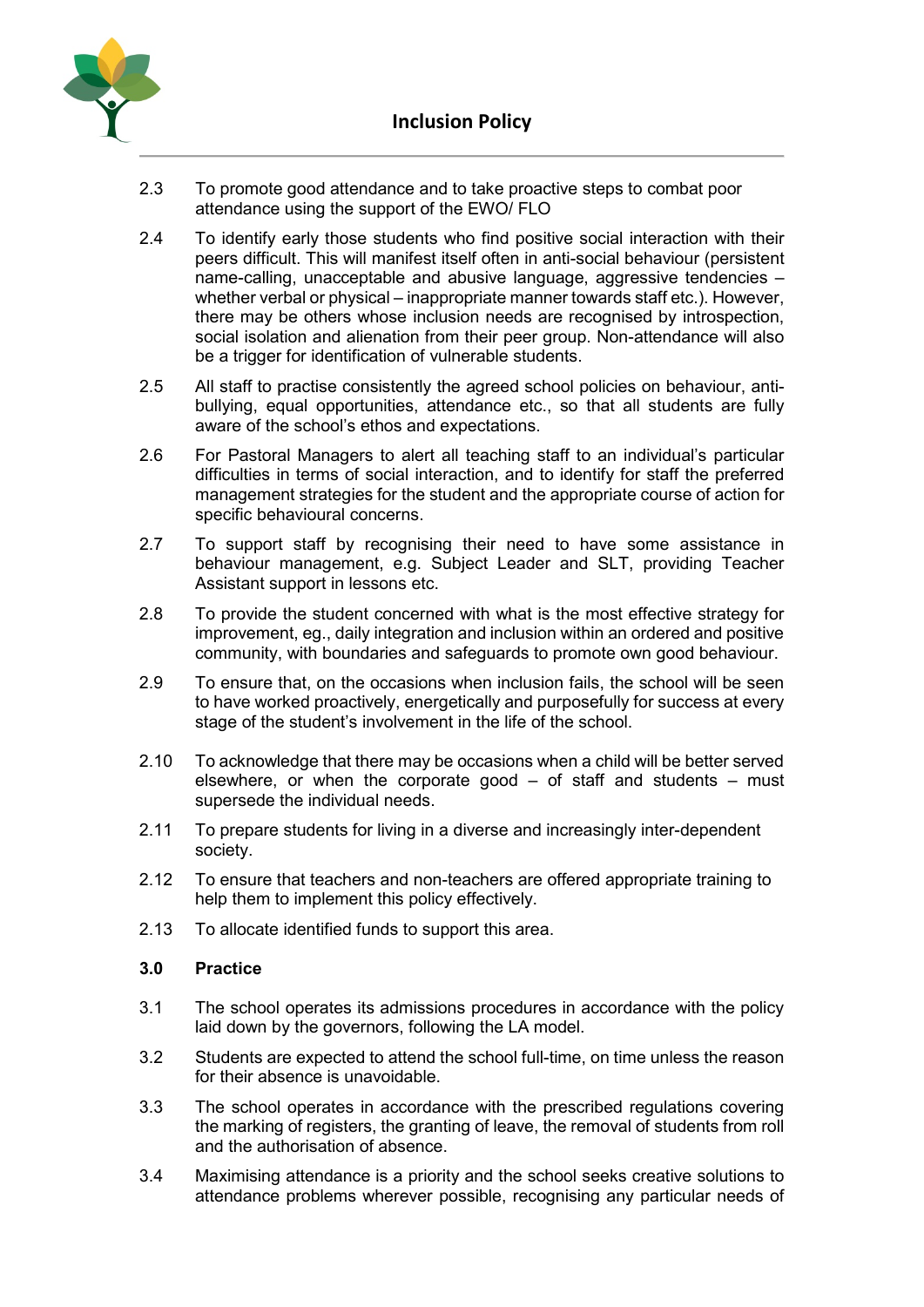

individuals or groups. This includes the use of curricular flexibility and educational alternatives at Key Stage 4 as appropriate.

- 3.5 For all students, the school operates a first day absence contact procedure using Sims In-touch.
- 3.6 The school sets high standards of behaviour for its students and considers itself a community which respects and values each individual, both staff and students. Expectations on behaviour are regularly made clear to students through tutor time, assemblies, PSHEC programmes, by published codes in the Student Home School Notebook and on notices around school, and to parents in the school prospectus, parent bulletins, and in other policies available on request.
- 3.7 All forms of discrimination are unacceptable.
- 3.8 Light Hall School liaises with its feeder primary schools effectively, to ensure that concern regarding an individual's behaviour/attitude/attendance is passed on. This is done in the first instance through the Pastoral manager for Year 7 and the SENDCO, who proactively seeks out such information during the term leading up to transfer.
- 3.9 The school strives to maintain a balance between proactive strategies on transfer to minimise anti-social behaviour by identified students, and the philosophy of a "clean sheet" and a new start.
- 3.10 Usual school procedures will be implemented when any student exhibits antisocial behaviour of any sort: warnings, detentions, removal from class temporarily, isolation within the Refocus Centre, liaison with Pastoral Manager, AHT etc. Agreed codes of behaviour will be drawn up for each vulnerable individual addressing his/her specific needs, and putting in place a clear system of rewards and sanctions. This may initially be undertaken fairly informally through daily monitoring systems, but in more formal stages, through a Pastoral Support Programme. Parents, key staff and the student concerned will be involved as appropriate at various stages in this process.
- 3.11 The Assistant Headteacher (Student Support) in conjunction with the Pastoral Manager involves external agencies as appropriate: Siss, educational welfare officer, counsellors and SEMH specialist teachers
- 3.12 At all stages, teaching and any other involved staff will be kept fully informed of behaviour issues and strategies being enacted. All will be expected to support agreed procedures, and to seek assistance from the Pastoral Manager, the Pastoral AHT, the HT, and other members of the Leadership Team should implementation prove difficult at specific times.
- 3.13 Where a child is on a PSP, review meetings are held to which parents and other involved parties are invited, including the student him/herself.
- 3.14 Social inclusion may prove difficult for students for whom the normal academic curriculum is in any respect inaccessible. Should this be the case, or be considered to be a factor, the input of the relevant Inclusion team member will be sought and appropriate additional academic support provided, and such other strategies as are considered helpful.
- 3.15 The Delegated School Budget is used in the following ways to support social inclusion:
	- To assist with funding the Inclusion Manager